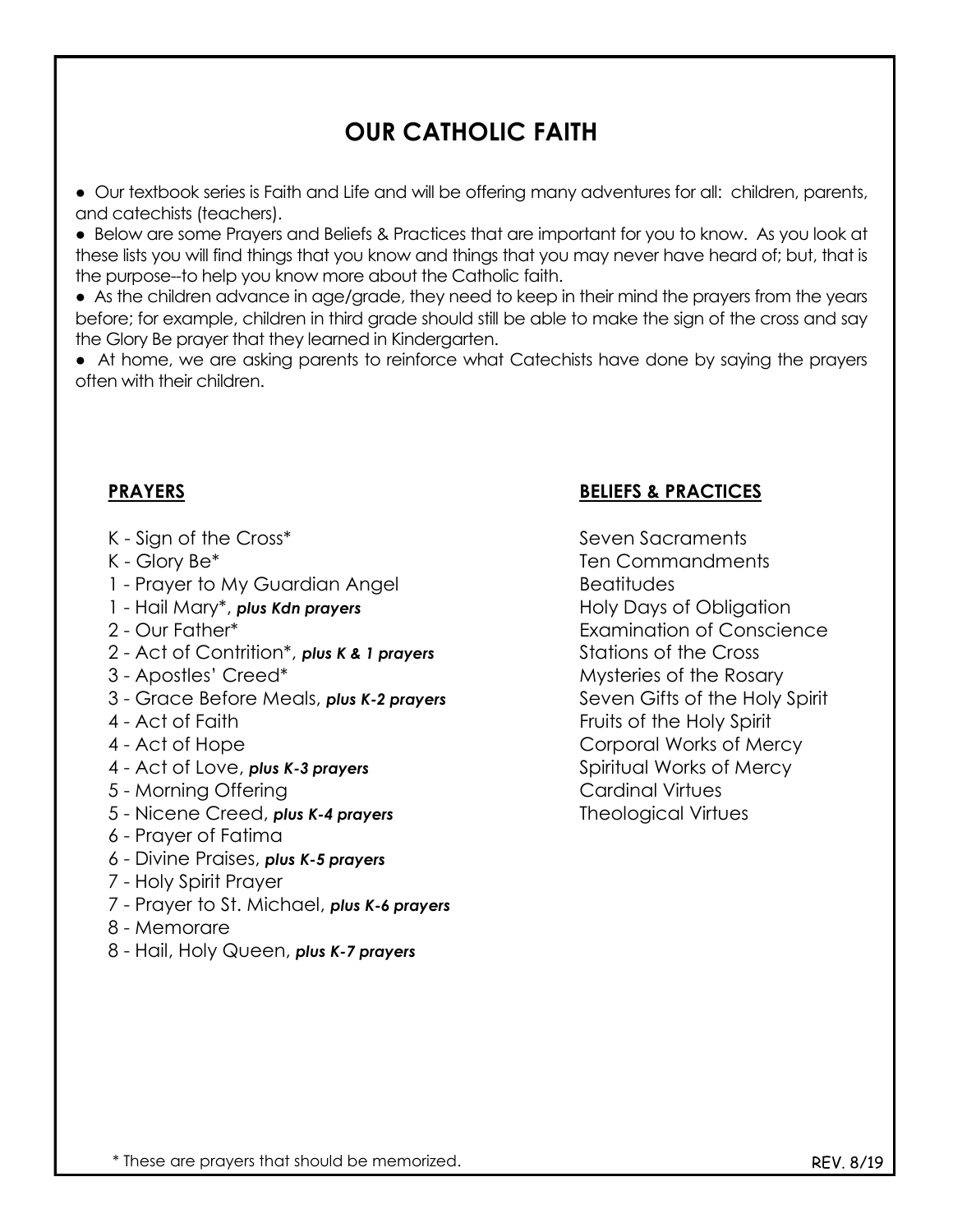## **SIGN OF THE CROSS**

In the name of the Father, and of the Son, and of the Holy Spirit. Amen.

#### **GLORY BE**

Glory be to the Father, and to the Son, and to the Holy Spirit. As it was in the beginning, is now, and ever shall be, world without end. Amen.

#### **PRAYER TO MY GUARDIAN ANGEL**

Angel of God, my guardian dear, to whom God's love commits me here, ever this day be at my side, to light and guard, to rule and guide. Amen.

#### **HAIL MARY**

Hail Mary, full of grace, the Lord is with thee. Blessed art thou among women, and blessed is the fruit of thy womb, Jesus. Holy Mary, Mother of God, pray for us sinners now and at the hour of our death. Amen.

#### **OUR FATHER**

Our Father, who art in heaven, hallowed be thy name. Thy kingdom come. Thy will be done on earth, as it is in heaven. Give us this day our daily bread, and forgive us our trespasses, as we forgive those who trespass against us, and lead us not into temptation, but deliver us from evil. Amen.

## **ACT OF CONTRITION**

O my God, I am heartily sorry for having offended thee. I detest all my sins because of thy just punishments, but most of all because they offend thee, my God, who art all good and deserving of all my love. I firmly resolve, with the help of thy grace, to confess my sins, to do penance, and to amend my life. Amen.

## **ACT OF CONTRITION**

My God, I am sorry for my sins with all my heart. In choosing to do wrong and failing to do good, I have sinned against you whom I should love above all things. I firmly intend, with your help, to do penance, to sin no more, and to avoid whatever leads me to sin. Our Savior Jesus Christ suffered and died for us. In his name, my God, have mercy. Amen.

#### **APOSTLES CREED**

I believe in God, the Father almighty, Creator of heaven and earth, and in Jesus Christ, his only Son, our Lord, who was conceived by the Holy Spirit, born of the Virgin Mary, suffered under Pontius Pilate, was crucified, died, and was buried; he descended into hell; on the third day he rose again from the dead; he ascended into heaven, and is seated at the right hand of God the Father almighty; from there he will come to judge the living and the dead. I believe in the Holy Spirit, the holy catholic Church, the communion of saints, the forgiveness of sins, the resurrection of the body, and life everlasting. Amen.

## **GRACE BEFORE MEALS**

Bless us O Lord, and these Thy gifts, which we are about to receive, from Thy bounty, through Christ, our Lord. Amen.

#### **ACT OF FAITH**

O my God, I firmly believe that thou art one God in three divine Persons: Father, Son, and Holy Spirit. I believe that thy divine Son became man and died for our sins, and that he will come to judge the living and the dead. I believe these and all the truths that the Holy Catholic Church teaches, because thou hast revealed them, who can neither deceive nor be deceived. Amen.

#### **ACT OF HOPE**

O my God, relying on thy infinite goodness and promises, I hope to obtain pardon of my sins, help of thy grace, and life everlasting, through the merits of Jesus Christ, my Lord and Redeemer. Amen.

## **ACT OF LOVE**

O my God, I love thee above all things, with my whole heart and soul, because thou art all good and worthy of all my love. I love my neighbor as myself for the love of thee. I forgive all who have injured me and I ask pardon of all whom I have injured. Amen.

#### **MORNING OFFERING**

O Jesus, through the Immaculate Heart of Mary I offer thee my prayers, works, joys, and sufferings of this day in union with the Holy Sacrifice of the Mass throughout the world. I offer them for all the intentions of thy Sacred Heart: the salvation of souls, reparation for sin, the reunion of all Christians. I offer them for the intentions of our Bishops and of all Apostles of Prayer, and in particular for those recommended by our Holy Father this month. Amen.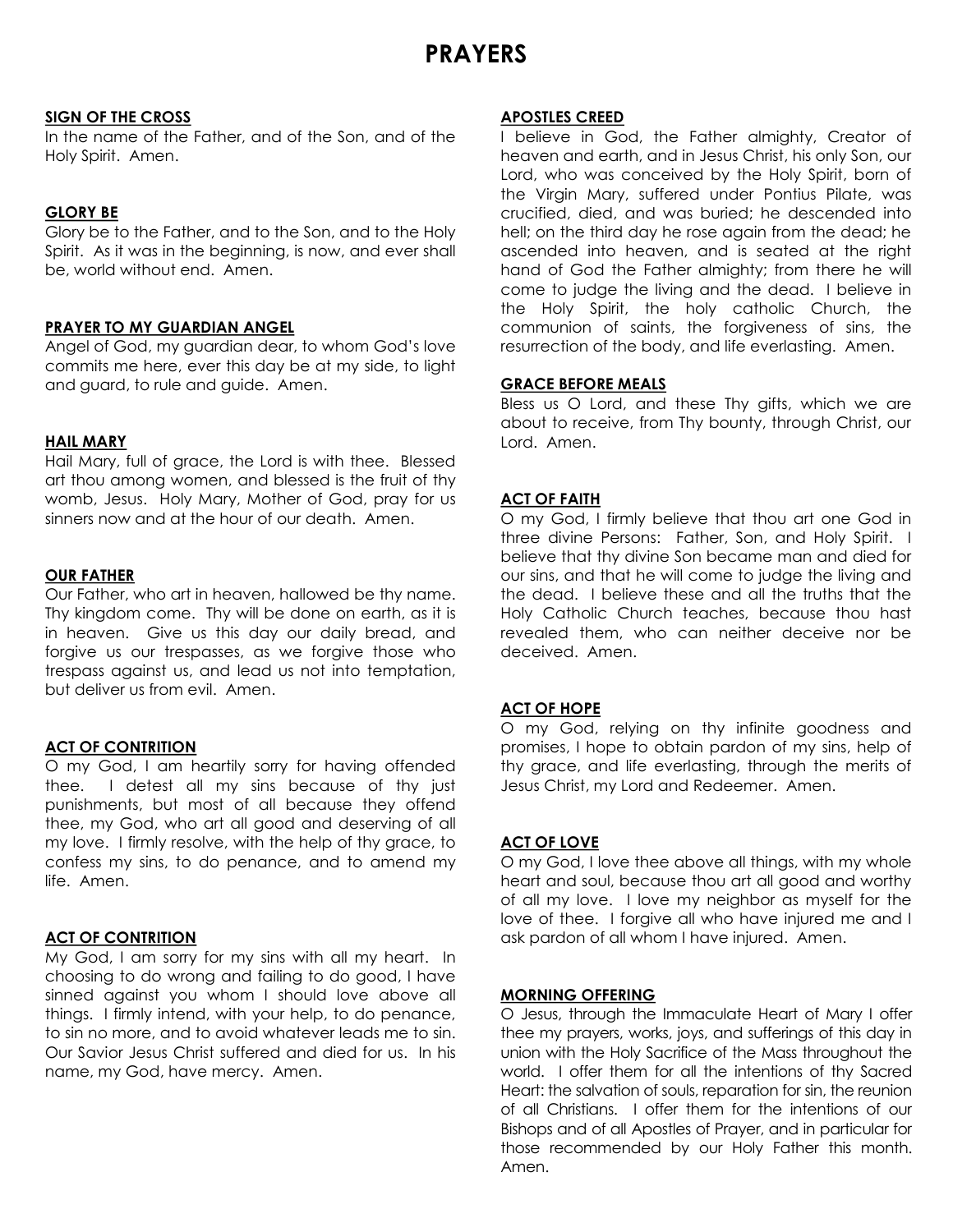#### **NICENE CREED**

I believe in one God, the Father almighty, maker of heaven and earth, of all things visible and invisible. I believe in one Lord Jesus Christ, the Only Begotten Son of God, born of the Father before all ages. God from God, Light from Light, true God from true God, begotten, not made, consubstantial with the Father; through him all things were made. For us men and for our salvation he came down from heaven, and by the Holy Spirit was incarnate of the Virgin Mary, and became man. For our sake he was crucified under Pontius Pilate, he suffered death and was buried, and rose again on the third day in accordance with the Scriptures. He ascended into heaven and is seated at the right hand of the Father. He will come again in glory to judge the living and the dead and his kingdom will have no end. I believe in the Holy Spirit, the Lord, the giver of life, who proceeds from the Father and the Son, who with the Father and the Son is adored and glorified, who has spoken through the prophets. I believe in one, holy, catholic, and apostolic Church. I confess one Baptism for the forgiveness of sins and I look forward to the resurrection of the dead and the life of the world to come. Amen.

## **PRAYER OF FATIMA**

O my Jesus, forgive us our sins, save us from the fires of hell, and lead all souls into heaven, especially those in most need of thy mercy. Amen.

## **DIVINE PRAISES**

Blessed be God. Blessed be His Holy Name. Blessed be Jesus Christ, true God and true Man. Blessed be the Name of Jesus. Blessed be His Most Sacred Heart. Blessed be His Most Precious Blood. Blessed be Jesus in the Most Holy Sacrament of the Altar. Blessed be the Holy Spirit, the Paraclete. Blessed be the great Mother of God, Mary most Holy. Blessed be her Holy and Immaculate Conception. Blessed be her Glorious Assumption. Blessed be the name of Mary, Virgin and Mother. Blessed be St. Joseph, her most chaste spouse. Blessed be God in His Angels and in His Saints. Amen.

#### **HOLY SPIRIT PRAYER**

Come Holy Spirit, fill the hearts of Your faithful and kindle in them the fire of Your love. Send forth Your Spirit and they shall be created. And You shall renew the face of the earth. O God, Who by the light of the Holy Spirit, did instruct the hearts of the faithful, grant that by the same Holy Spirit, we may be truly wise and ever enjoy His consolations. Through Christ our Lord. Amen.

#### **PRAYER TO ST. MICHAEL**

St. Michael, the Archangel, defend us in battle. Be our protection against the wickedness and snares of the devil. May God rebuke him, we humbly pray, and do thou, O prince of the heavenly hosts, by the power of God, thrust into hell Satan and the other evil spirits who prowl about the world seeking the ruin of souls. Amen.

## **MEMORARE**

Remember, O most gracious Virgin Mary, that never was it known that anyone who fled to thy protection, implored thy help, or sought thy intercession, was left unaided. Inspired by this confidence, I fly unto thee, O Virgin of Virgins, my Mother: to thee do I come, before thee I stand, sinful and sorrowful. O Mother of the Word Incarnate, despise not my petitions, but in thy mercy hear and answer me. Amen.

## **HAIL, HOLY QUEEN**

Hail, Holy Queen, Mother of mercy, hail, our life, our sweetness, and our hope. To thee do we cry, poor banished children of Eve. To thee do we send up our sighs, mourning and weeping in this valley of tears. Turn, then, most gracious advocate, thine eyes of mercy toward us, and after this, our exile, show unto us the blessed fruit of thy womb, Jesus. O clement, O loving, O sweet Virgin Mary.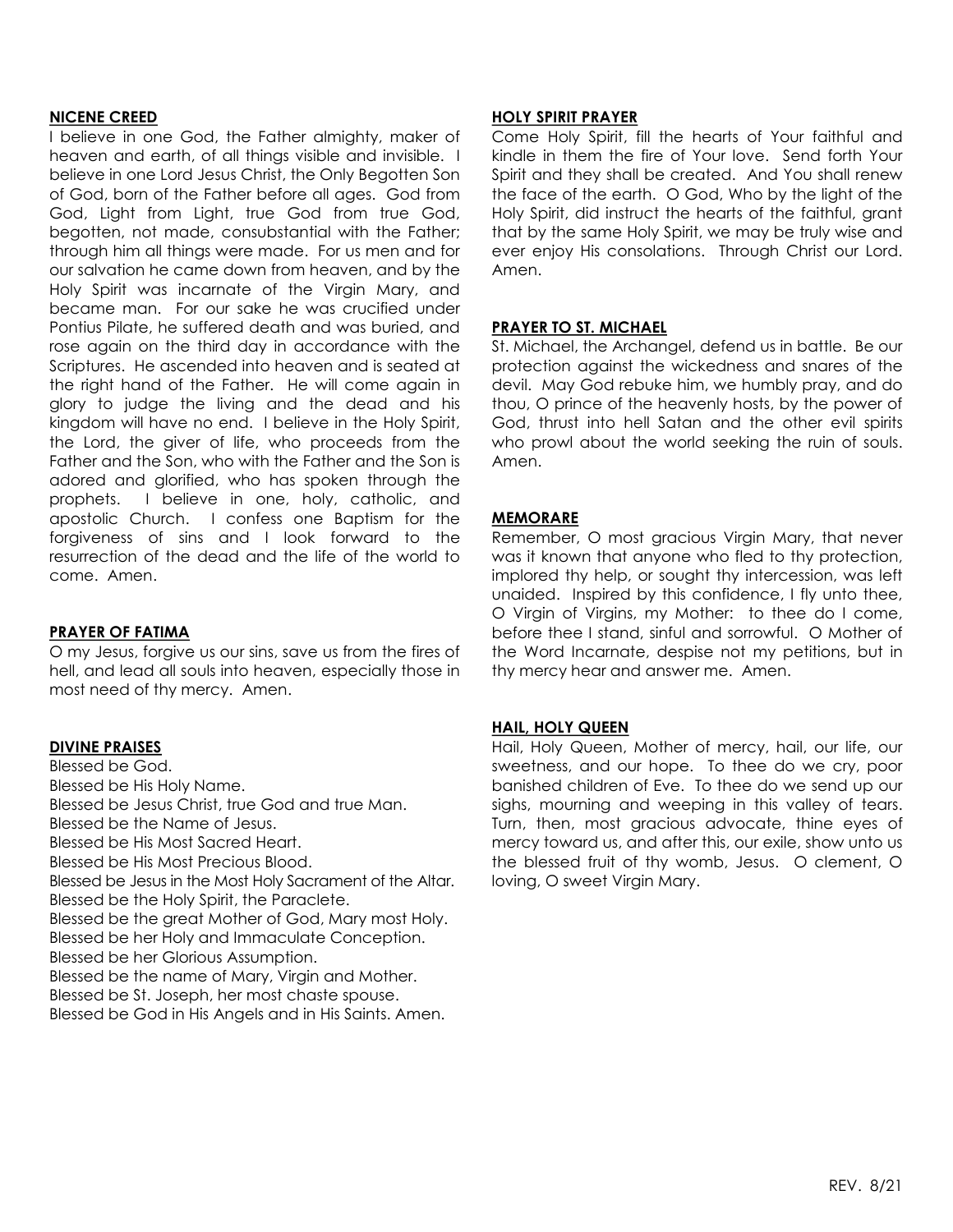# **BELIEFS & PRACTICES**

## **SEVEN SACRAMENTS**

Baptism **Confirmation Eucharist** Reconciliation Anointing of the Sick Holy Orders Matrimony

## **THE TEN COMMANDMENTS**

- 1. I am the Lord your God; you shall not have other gods before me.
- 2. You shall not take the name of the Lord your God in vain.
- 3. Remember to keep holy the Lord's Day.
- 4. Honor your father and your mother.
- 5. You shall not kill.
- 6. You shall not commit adultery.
- 7. You shall not steal.
- 8. You shall not bear false witness against your neighbor.
- 9. You shall not covet your neighbor's wife.
- 10. You shall not covet your neighbor's goods.

## **BEATITUDES**

- Blessed are the poor in spirit, for theirs is the kingdom of heaven.
- Blessed are they who mourn,
- for they shall be comforted.

Blessed are the meek,

- for they shall inherit the land.
- Blessed are those who hunger and thirst for righteousness, for they shall be satisfied.
- Blessed are the merciful,
- for they shall obtain mercy.
- Blessed are the pure in heart,
- for they shall see God.
- Blessed are the peacemakers,
- for they shall be called sons of God.
- Blessed are they who are persecuted
- for righteousness' sake
- for theirs is the kingdom of heaven.

## **HOLY DAYS OF OBLIGATION**

All Saint's Day—November 1st Immaculate Conception—December 8th Nativity of Our Lord Jesus Christ—December 25th Mary, Mother of God—January 1st Ascension Thursday—40 days after Easter Assumption of the Blessed Virgin Mary—August 15th

## **EXAMINATION OF CONSCIENCE**

How have I acted toward God?

- Do I think of God and speak to Him by praying to Him each day?
- Do I speak of God with reverence?
- Do I go to Mass on Saturday/Sunday?
- Do I do all I can to make Sunday a day of rest and joy for my family?
- Do I participate in Mass, or do I tease or distract others by laughing, talking, or playing?
- Do I pay attention to my parents, priests, and teachers when they talk to me about God?
- How have I acted toward others?
- Do I obey my parents and teachers quickly and cheerfully, or must I be reminded many times?
- Do I tell my parents or those in authority over me that I am sorry and ask them to forgive me when I have not minded them?
- Do I obey the rules of my home and school?
- Do I help my brothers, sisters, and classmates when they need my help?
- Am I kind to everyone?
- Did I hit, kick, or in any way hurt others on purpose?
- Am I willing to play with everyone?
- Did I make fun or say mean things to anyone?
- Do I do all my classwork and my chores at home well?
- Do I take care of my health by eating the right food, etc.?
- Do I think or do bad things or say bad words?
- Do I tell the truth?
- Do I say things about other people that are not true?
- Did I cheat in class or in a game?
- Did I steal or keep things that are not mine?
- Am I willing to share my things with others?
- Do I return things that I have borrowed?

# **STATIONS OF THE CROSS**

- 1. Jesus is condemned to death.
- 2. Jesus carries His Cross.
- 3. Jesus falls the first time.
- 4. Jesus meets His Mother.
- 5. Jesus is helped by Simon of Cyrene.
- 6. Veronica wipes the face of Jesus.
- 7. Jesus falls a second time.
- 8. Jesus speaks to the women.
- 9. Jesus falls a third time.
- 10. Jesus is stripped of His clothes.
- 11. Jesus is nailed to the Cross.
- 12. Jesus dies on the Cross.
- 13. Jesus is taken down from the Cross.
- 14. Jesus is placed in the tomb.